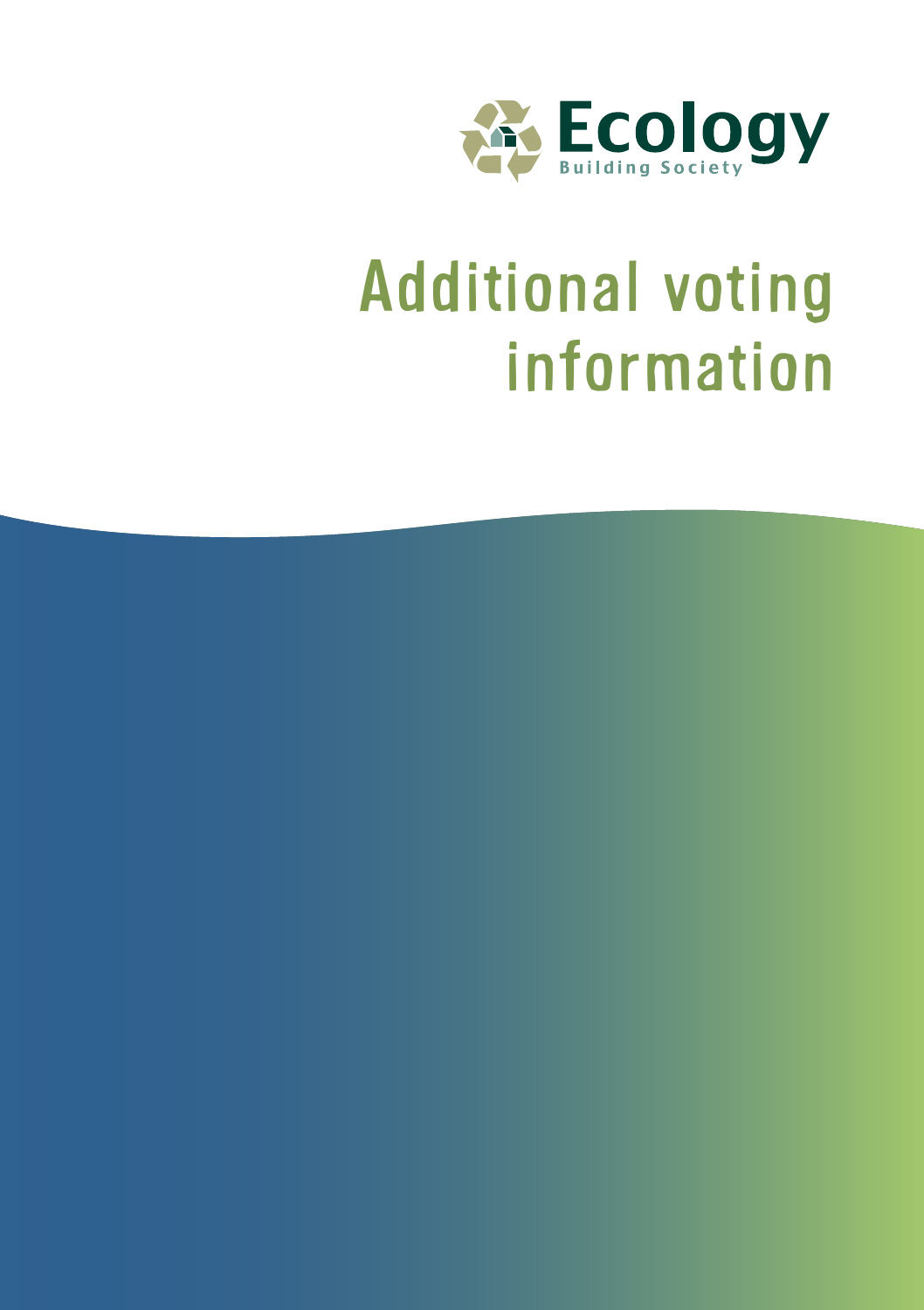This year we are asking members to vote on a Special Resolution to amend the Rules of the Society. This leaflet explains these changes.

## **What are we proposing to change?**

The Society's Rules are our main constitutional document and set out the principles and basis on which the Society is governed including the requirements for and how members' meetings are held.

We are proposing to update the Rules:

- $\blacksquare$  to allow members' meetings to be held electronically and/or in more than one physical location;
- $\blacksquare$  to clarify the procedures for adjourned meetings;
- to clarify the quorum requirements for meetings;
- $\blacksquare$  to improve the requirements regarding giving notice of meetings in the event of disruption to postal services; and
- $\blacksquare$  to reflect the requirements of The Mental Health (Discrimination) Act 2013.

There are also some re-numbering and minor typographical changes to make to the Rules.

## **Why are we proposing to change the rules on how members' meetings are held?**

In 2020, the COVID-19 pandemic and subsequent strict lockdown restrictions made the holding of Annual General Meetings challenging. The last-minute closure of meeting venues, rules around social distancing, and movement restrictions meant that participation was severely limited. There is a clear member benefit in updating the Rules of the Society to allow member meetings to be held electronically or at more than one venue (or by a combination of both physical attendance and using an electronic platform), so that all members who wish to do so can fully participate in the meeting whilst helping to make sure that we keep our members and employees safe. We're proposing to update the Rules to allow the Board to arrange for members to attend a meeting at one or more venues and/or use an electronic platform if the Board decides it would be safe and appropriate.

## **Why are we proposing rules relating to adjourned meetings?**

The COVID-19 disruptions last year also focused our attention on the procedures in the event that meetings are disrupted and need to be adjourned. We are proposing rules to clarify the procedure. This includes the notice requirements to inform members of the time, venue and date of the new meeting.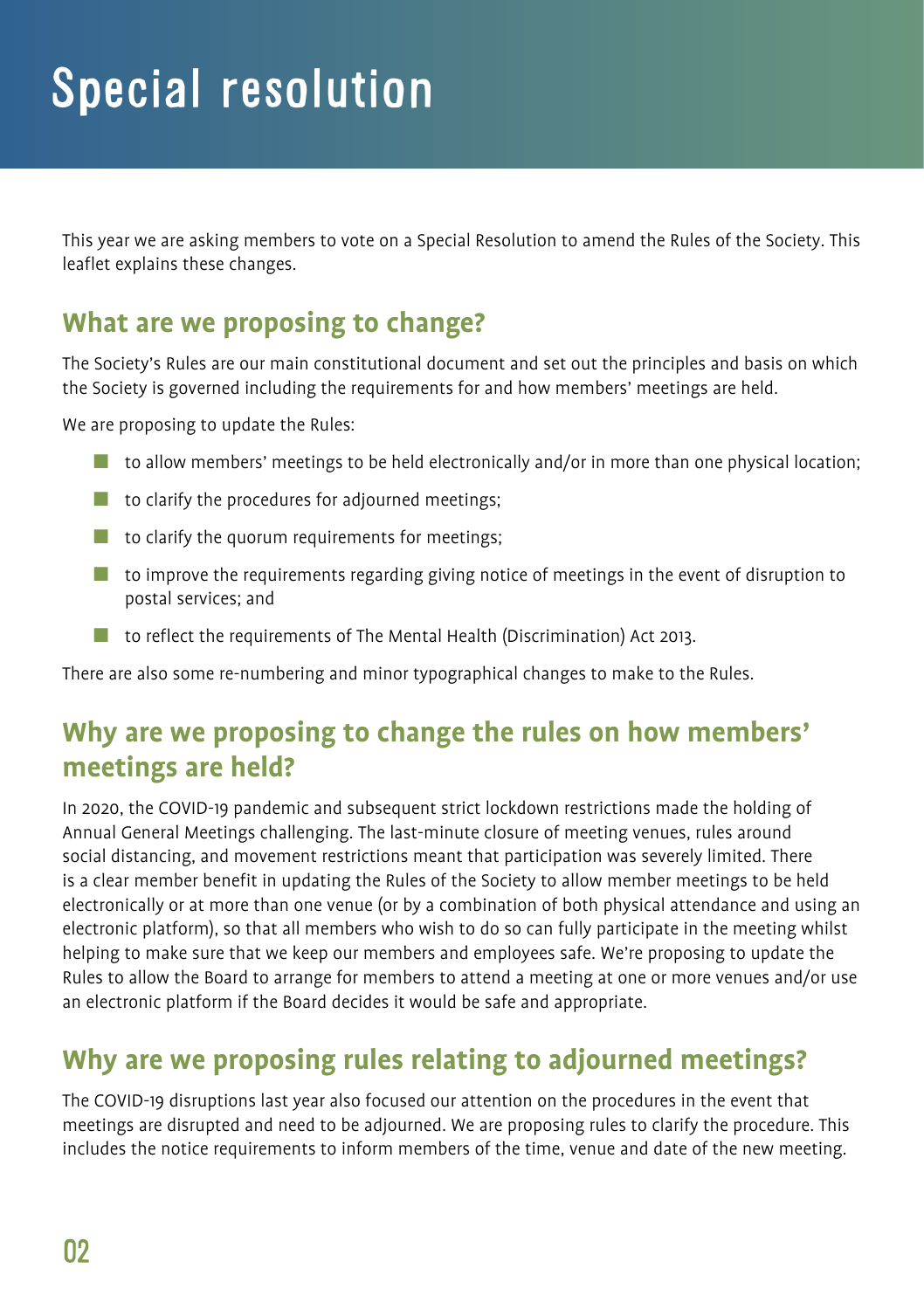## **Why are we proposing to change the rules regarding quorum at adjourned meetings?**

We are proposing to clarify the rules regarding quorum at adjourned meetings by stating that there must be at least two members present at the meeting.

## **Why are we proposing to change the rules regarding the removal of Directors?**

We are proposing to amend the rules regarding the removal of Directors to reflect the requirements of The Mental Health (Discrimination) Act 2013.

## **Why are we proposing to change the rules regarding disruption to the postal service?**

We are proposing to strengthen the rules regarding when notice is deemed to have been given to members in the event of disruption to the postal service. Measures include ensuring notice is published on the Society's website in addition to either prominently displaying the notice at the Society's head office or publishing the notice in two leading newspapers.

## Proposed rule changes

Deletions are indicated by a strikethrough line and new text is indicated by italics.

Please note that, where the Rules refer to 'he', 'him', 'his', 'himself' or 'it', this isn't gender specific and should be read as equally referring to 'she', 'her', 'hers', 'herself', 'they', 'them', 'theirs', 'themselves'.

#### **1. To allow meetings to be held electronically and/or at more than one physical location.**

a) To add new definitions in alphabetical order in the Interpretation section as follows:

 *"Electronic Platform" means such electronic and/or telecommunications facilities as may be approved by the Board from time to time that enable members to attend and participate simultaneously in a general meeting without attending a physical meeting place;*

 *"Secondary Meeting Place" means a secondary physical meeting place (or more than one such place) for a general meeting at which members may attend and participate in the general meeting simultaneously via an audiovisual link to the principal physical meeting place, as an alternative to attending the principal physical meeting place;*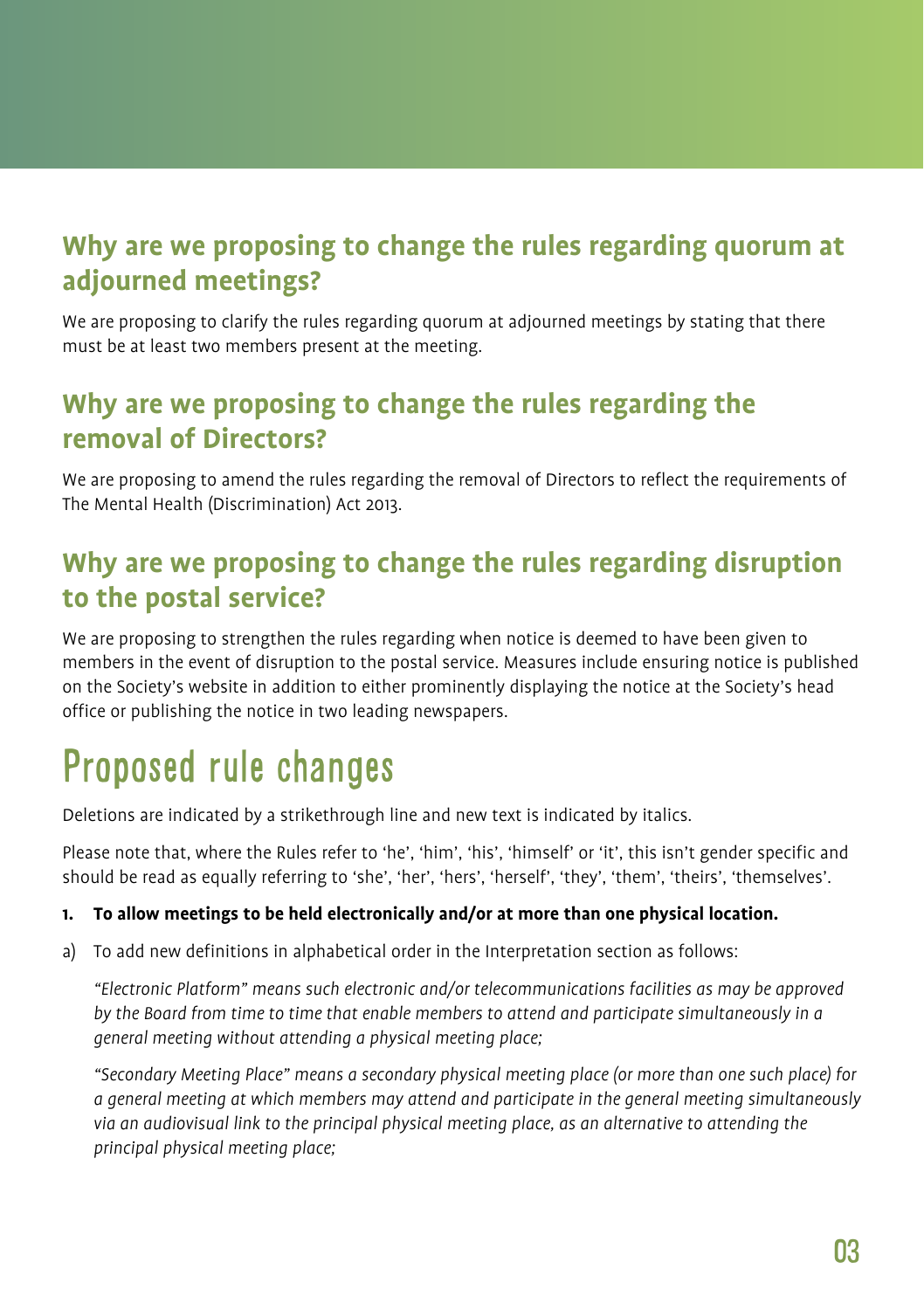b) Insert a new Rule 32 as follows:

*32. MEANS OF PARTICIPATION IN MEETINGS*

 *(1) The Board may make arrangements for Members to attend and participate in Annual General Meetings and/or special general meetings by:*

 *(a) attendance at a physical meeting place;*

 *(b) simultaneous attendance and participation at a Secondary Meeting Place; and/or*

 *(c) using an Electronic Platform.*

*(2) An Annual General Meeting and/or a special general meeting may be held:*

 *(a) solely as a physical meeting; or*

 *(b) subject to the Statutes, by offering Members the option to attend and participate at a physical meeting place (which may include a Secondary Meeting Place) or by using an Electronic Platform;or*

 *(c) subject to the Statutes, solely as an electronic meeting accessible by using an Electronic Platform.*

 *(3) A Member is present at an Annual General Meeting or special general meeting for the purposes of these Rules if:*

 *(a) being an individual, he attends in person;*

 *(b) being a body corporate, a Corporate Representative attends in that capacity in person; or*

(c) a person appointed as his or its proxy or attorney (or any person specified in paragraph (7) of *Rule 38) attends in person, including in each case, where permitted by the Board in accordance with these Rules, attendance at any Secondary Meeting Place or by using an Electronic Platform.*

 *(4) Where the Board decides that Members may attend and participate in an Annual General Meeting or a special general meeting by using an Electronic Platform, the notice of meeting given under Rule 33 shall set out details of the Electronic Platform for the meeting (and any access arrangements for such Electronic Platform shall be communicated to Members, either in the notice or otherwise).*

 *(5) Details of any physical meeting place, Secondary Meeting Place and/or Electronic Platform that shall be stated in a notice of meeting given under Rule 33 shall constitute the place of such meeting.*

 *(6) Arrangements shall be made for any documents which are required to be made available for inspection by Members at an Annual General Meeting or a special general meeting to be available for inspection at any Secondary Meeting Place (in addition to the principal physical meeting place) and by any Members who attend and participate in the meeting by using an Electronic Platform.*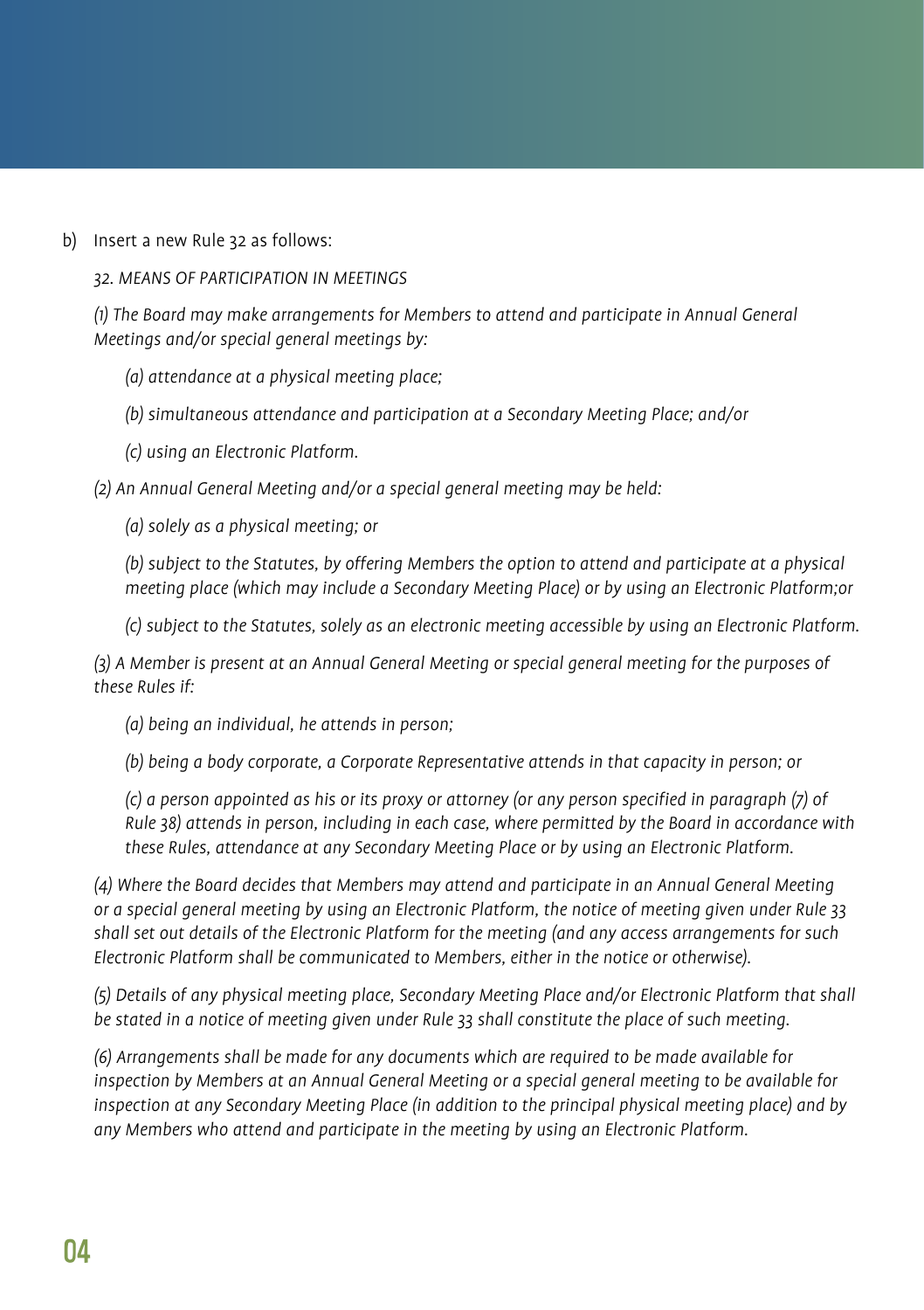*(7) Any persons wishing to attend an Annual General Meeting or a special general meeting (whether at any principal physical meeting place or any Secondary Meeting Place, or by using an Electronic Platform) shall be required to comply with any identification procedures and security arrangements as the Board shall reasonably specify from time to time.*

c) To amend existing Rule 32(9) (now Rule 33(9)) as follows:

(9) The *Neither:* 

(a) the accidental omission to give, send or deliver a notice of meeting to, or

*any Person entitled to receive it; nor*

(b) the non-receipt of a notice of meeting by any Person entitled to receive

#### notice shall not *it; nor*

*(c) subject to compliance by the Society with applicable laws, the inability of any Person entitled to attend a general meeting to attend any physical meeting place (including any Secondary Meeting Place) and/or participate in the business of the meeting by using an Electronic Platform (whether as a result of any technical difficulties in relation to such Electronic Platform or otherwise),*

*shall* invalidate the proceedings at that meeting.

#### **2. To bring the Rules in line with the Mental Health (Discrimination) Act 2013**

To amend existing Rule  $24(1)(g)(ii)$  by deleting the existing text and inserting:

*a registered medical practitioner who is treating that person gives a written opinion to the Society stating that the Director has become physically or mentally incapable of acting as a Director and may remain so for more than three months,*

#### **3. To clarify the rules relating to quorum at meetings**

To amend existing Rule 34(1) (now Rule 35(1)) as follows:

(1) No business shall be considered at any Annual General Meeting or special general meeting unless a quorum is present at the time when the meeting proceeds to business and, *subject to Rule 35(3) below in the case of an adjourned meeting,* a quorum shall be constituted for all purposes as follows -

(a) except where sub-paragraph (b) below applies, by 20 Members present and entitled to vote on a show of hands under Rule 36*38*(5); *and*

(b) in the case of a special general meeting requisitioned under Rule 31(3), by 50 Members present and entitled to vote on a show of hands under Rule 36*38*(5).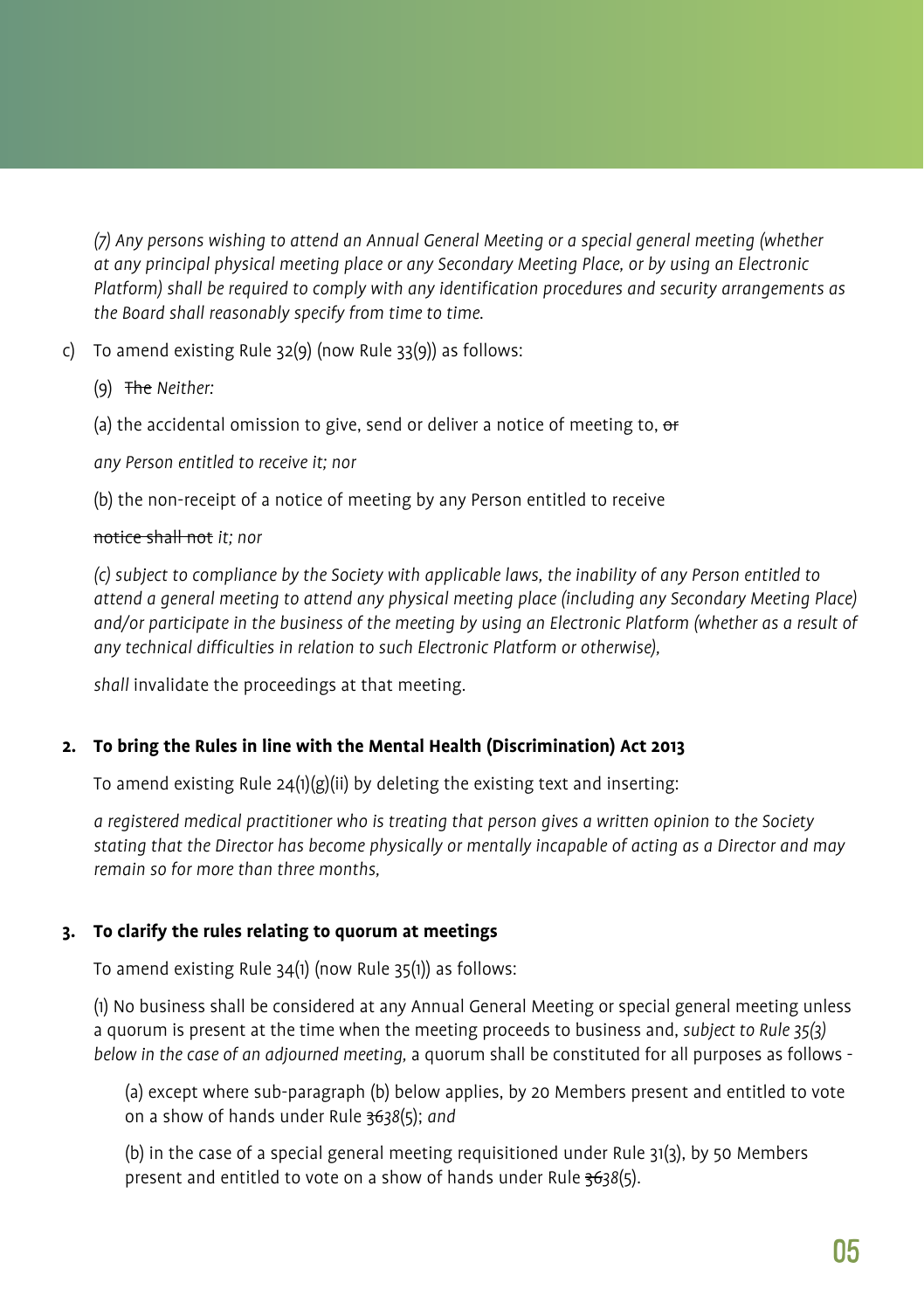To amend existing Rule 34(3) (now Rule 35(3)) as follows:

(3) The Members present at *At* an adjourned meeting, *two Members present* and entitled *to vote on a show of hands* under paragraph (1) above to be included in the quorum for the meeting *Rule 38(5)*  shall constitute a sufficient quorum.

To amend existing Rule 35 (now Rule 36) by deleting Rule 35(2) and Rule 35(3), renumbering Rule 35(4) as Rule 36(2) and making the following amendments:

(4) When a meeting is adjourned for 30 days or more, notice of the adjourned meeting shall be given as in the case of an original meeting but otherwise it shall not be necessary to give any notice of an adjournment or of the business to be transacted at an adjourned meeting.(5) Subject to the Statutes and these Rules every question submitted to an Annual General Meeting or special general meeting shall be decided by a simple majority and such votes shall be taken in the first instance by a show of hands unless, before the show of hands, *a poll is validly demanded under Rule 36(3).* 

#### **4. To clarify the procedures for adjourned meetings**

To insert a new Rule 37 as follows:

#### *37. ADJOURNED MEETINGS*

 *(1) The Chair of the meeting may, notwithstanding the presence of a quorum (and shall, if so directed by a resolution of the meeting), adjourn the meeting from time to time and from place to place but, except as provided in Rule 36(7), no business shall be transacted at any adjourned meeting other than the business left unfinished or not reached at the meeting from which the adjournment took place.*

 *(2) Every adjourned meeting shall be deemed a continuation of the original meeting but any resolution passed at an adjourned meeting shall for all purposes be treated as having been passed on the date on which it was in fact passed and shall not be deemed to have been passed on any earlier date.* 

 *(3) When a meeting is adjourned for 30 days or more, a notice specifying the hour, date and place of the adjourned meeting, and stating the business left unfinished or not reached at the meeting from which the adjournment took place, shall be given to Members as provided in Rule 33(3). The notice shall also state that -*

 *(a) a Member entitled to attend and vote may appoint one proxy to attend and, on a poll, vote at the meeting on their behalf; and*

- *(b) the proxy need not be a Member of the Society; and*
- *(c) the Member may direct the proxy how to vote at the meeting.*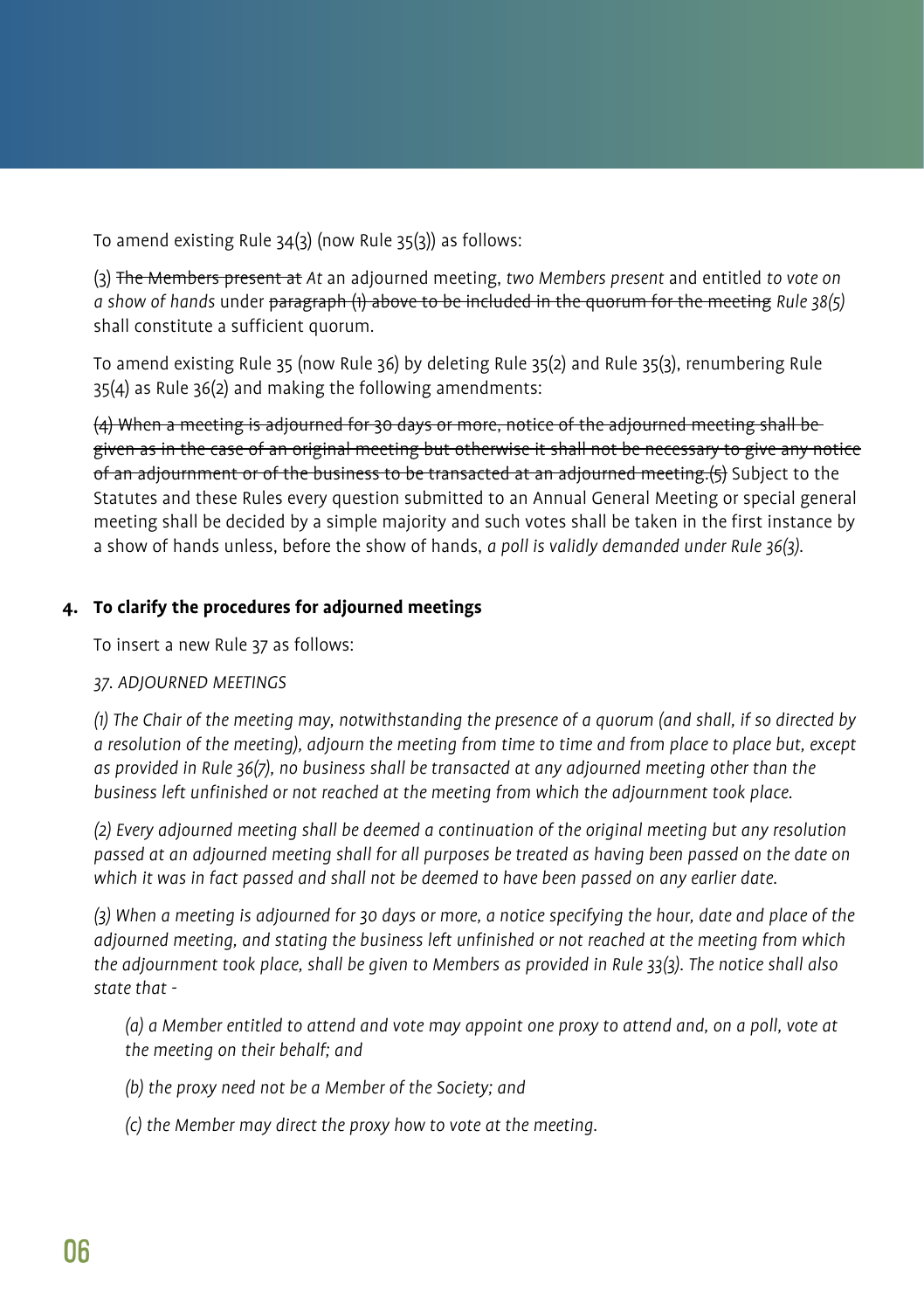*Where a meeting is adjourned within 30 days of the original meeting date, it shall not be necessary to give any notice of an adjournment or of the business to be transacted at such an adjourned meeting.*

 *(4) The appointment of a proxy made in accordance with Rule 39 shall, unless provided otherwise in the instrument appointing such proxy, be valid for any adjournment of the meeting. Nothing in this paragraph (4) shall prevent a Member from submitting a new instrument appointing a proxy in relation to the adjourned meeting, which shall take precedence over any earlier instrument, or from attending the adjourned meeting in person if the Member wishes to do so.*

 *(5) The adjournment of a meeting shall not affect the validity of the business that was concluded at the meeting from which the adjournment took place, prior to the adjournment of such meeting.*

To amend existing Rule 39(10) (now Rule 41(10)) as follows:

(10) The Board shall announce the result of the postal ballot by -

(a) an advertisement in [a daily newspaper circulating throughout the United Kingdom] [a newspaper or newspapers having an appropriate circulation], and *a notice published on the Society's website; and*

#### **5. To amend the rules regarding disruption to postal services**

To amend existing Rule 46(4) (now Rule 48(4)) as follows:

(4) If, by reason of the suspension or curtailment of postal services, the Society is unable to give notice by post in hard copy form of a meeting, then such notice shall be deemed to have been given to all Members entitled to receive such notice in hard copy form if *the Society complies with paragraph 35 of Schedule 2 to the Act and notice is published on the Society's website and is advertised either:*

(a) by a notice displayed in a prominent position at the Society's Principal Office and at all branch *offices; or*

(b) in at least two leading daily newspapers widely circulated in the United Kingdom.

Such notice shall be deemed to have been duly served on all Members entitled to receive notice of such meeting at noon on the day *earlier of the date on which the notice is first displayed at all branch offices in accordance with paragraph (a) and the date* on which the second of such *newspaper* advertisements appears. In any such case the Society shall: (a) make such *in accordance with paragraph (b) (as the case may be). The* notice *shall* continue to be available on an appropriate *the Society's* website of the Society from the date of such advertisement until the conclusion of the meeting; and (b) the Society shall send confirmatory copies of the notice to those Members *entitled to receive notice of the meeting* by post in hard copy form if, at least seven days before the meeting, the posting of notices to addresses throughout the United Kingdom again becomes practicable.